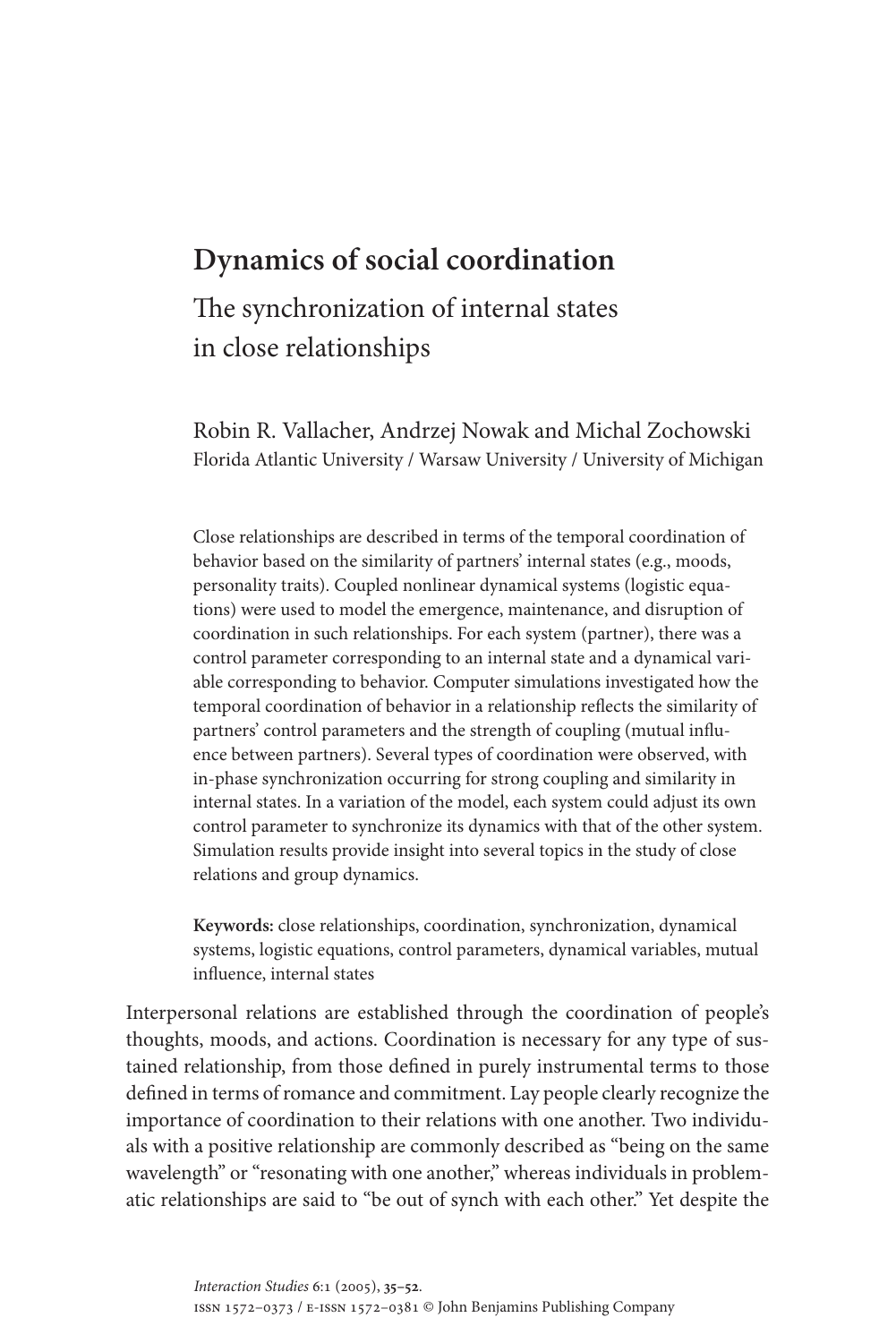centrality of coordination in people's implicit psychology of relationships, this construct has received surprisingly little attention in scientific psychology. Our aim in this article is to document the role of coordination in close relationships and to present a dynamical model, implemented in computer simulations, that illustrates how this dynamic component develops in interpersonal contexts.

The importance of coordination to social relations has not been entirely lost on social scientists. The prevalent approach, however, has been to conceptualize interactions and relationships with respect to global variables that characterize the interaction or relationship as a whole. The interactions of dyads and groups, for example, are often investigated in terms of dimensions such as cooperation versus competition, compatibility of motives and goals, and the structure of norms and roles (e.g., Biddle & Thomas, 1966; Dawes, 1980; Levine & Moreland, 1998; Berkowitz & Walster, 1976; Wish, Deutsch, & Kaplan, 1976). Some approaches emphasize the temporal aspects of social interaction, but the focus is typically restricted to the development of strategies for achieving personal or shared goals (e.g., Axelrod, 1984; Messick & Liebrand, 1995; Thibaut & Kelley, 1959).

Social coordination takes on a different meaning when viewed from the perspective of dynamical systems. In this account, two (or more) people are coordinated to the extent that the actions, thoughts, and feelings of one person are related over time to the actions, thoughts, and feelings of the other person or persons (cf. Nowak & Vallacher, 1998; Vallacher, Read, & Nowak, 2002). With this in mind, we suggest that the concepts and methods used to characterize temporal coordination in physical systems may be relevant to coordination in interpersonal systems. In particular, we argue that coupled nonlinear dynamical systems capture the essence of the temporal coordination of individual dynamics in relationships. We employ coupled logistic equations — the simplest dynamical systems capable of chaotic behavior — to study the temporal aspects of coordination. Our focus is how coordination changes as a function of the strength of influence between individuals, and of the degree of similarity of their respective internal states.

### **The coordination of behavior and internal states**

The most basic form of social coordination is the synchronization of motor behavior. This phenomenon has been examined in the context of movement coordination (e.g., Beek & Hopkins, 1992; Schmidt, Beek, Treffner, & Turvey,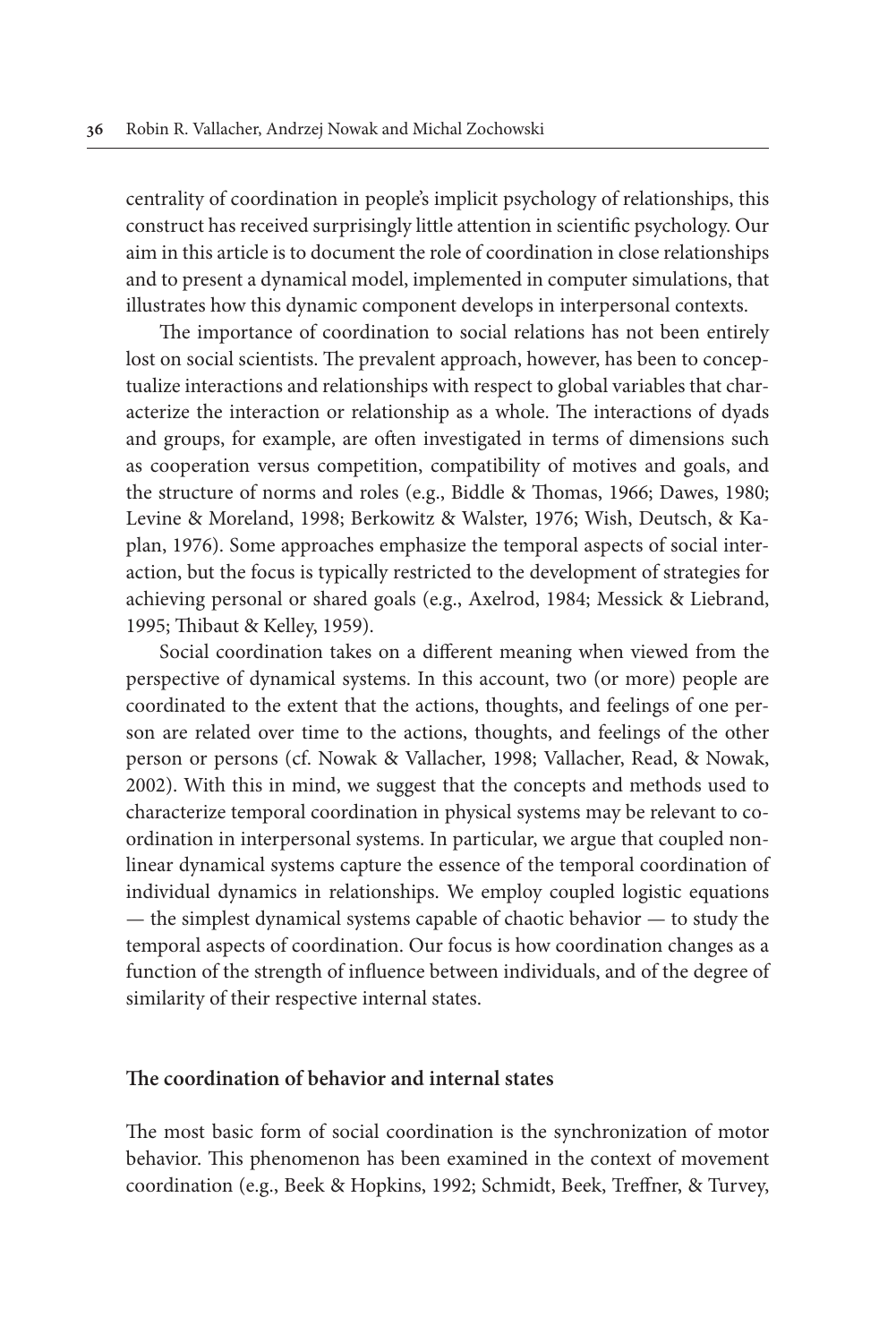1991; Turvey, 1990), with most research focusing on the synchronization of the leg movements of two people. In this approach, one person is asked to swing his or her legs in time to a metronome and the other person tries to match those movements. Two forms of coordination are typically observed: inphase synchronization (people swinging their legs in unison) and anti-phase synchronization (people swinging their legs with the same frequency but in the opposite direction). Sometimes the individuals are instructed to synchronize out-of-phase and up to a certain frequency they are able to do so. Beyond a critical tempo, however, the individuals can no longer synchronize in this manner and switch to in-phase synchronization. Hysteresis, which is a sign of non-linear dynamical systems, is also commonly observed in this line of research (cf. Kelso, 1995). Thus, when the tempo decreases, at some value the individuals are able to reestablish anti-phase coordination, but this tempo is significantly lower than the point at which they originally started to coordinate in-phase.

In-phase coordination is the easiest form to achieve and maintain. Indeed, this may become the only form that can be sustained as coordination becomes more difficult (e.g., as the tempo of behavior is increased). This restriction on coordination possibilities may generalize to social situations. Under high stress (e.g., a panic situation), for example, it may prove impossible for people to coordinate their behavior in any form other than in-phase. In a crowded theater that suddenly bursts into flames, the occupants are unable to take turns in exiting through the doors, even though this is the only form of coordination that would make evacuation possible. Similarly, two people engaged in conversation may find it impossible to take turns speaking if the level of emotionality reaches a critical point.

Coordination of overt behavior is certainly important in interpersonal relations, but of greater interest from a psychological perspective is the coordination of people's internal states (cf. Nowak, Vallacher, & Zochowski, 2002; Tickle-Degnen & Rosenthal, 1987). Internal states cover a wide ground, from those that are highly variable, such as mood or arousal, to those that reflect fairly enduring properties of a person, such as personality traits, values, goals, and temperament. Achieving coordination with respect to such psychological features as opposed to physical movements is especially important in close relationships. Empathy, perspective taking, and emotional compatibility capture necessary components of a relationship in which the partners are on the same wavelength. Indeed, people are often motivated to adjust their own internal state to match that of their interaction partners, presumably in service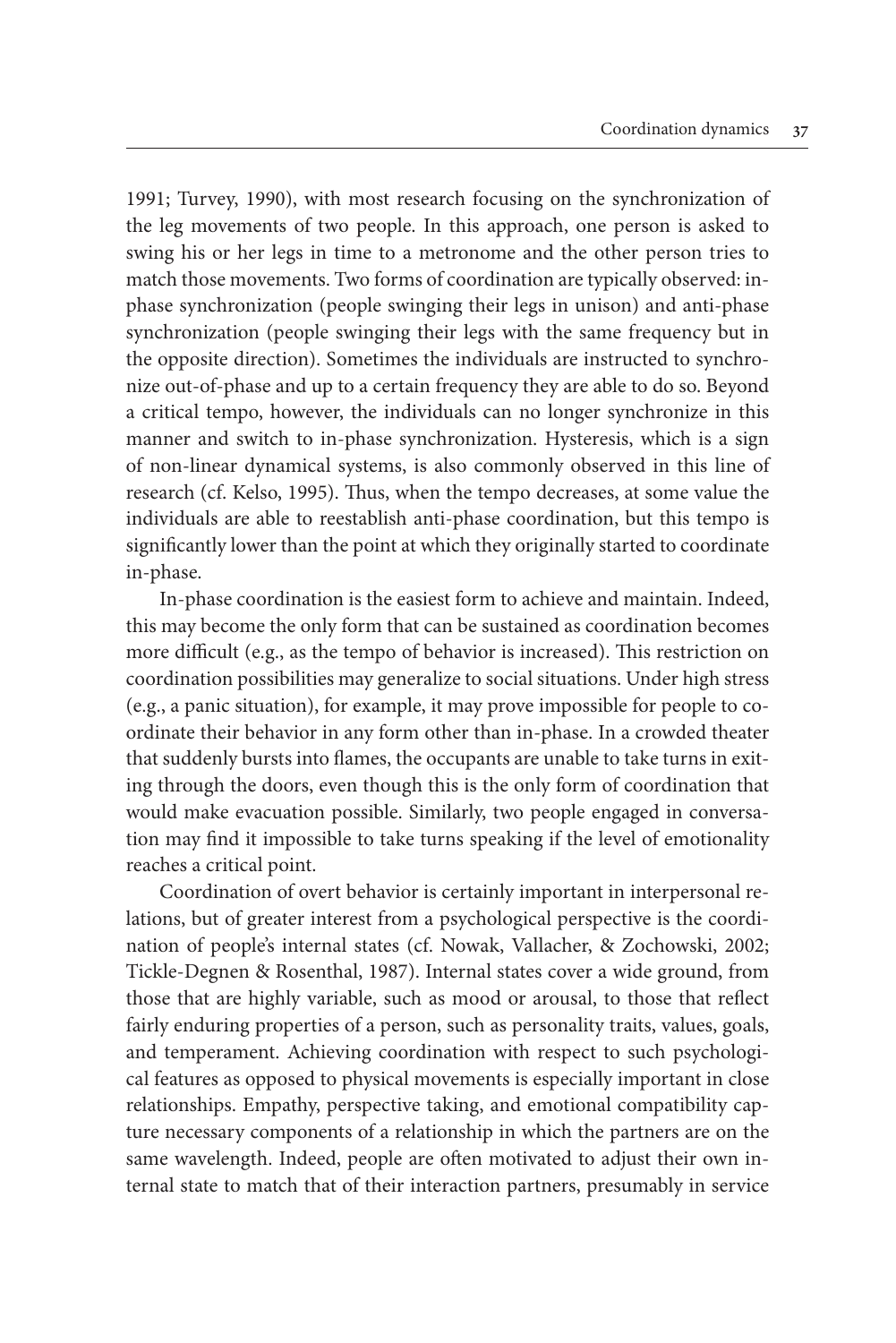of facilitating smooth interaction. Research has shown that people sometimes prepare for social interaction by changing their internal state to match the anticipated state of the interaction partner, even if this means toning down a positive mood in favor of a more subdued mood (e.g., Erber, Wegner, & Thierrault, 1996). Accordingly, we propose a formal model that depicts the emergence of synchronization of both overt behavior and internal states in social relationships. We present the results of computer simulations that test key assumptions in the model regarding the development of synchronization between two people as they develop a progressively closer relationship.

### **Humans as nonlinear dynamical systems**

A dynamical system is a set of interconnected elements that undergo change by virtue of their mutual influences. This means that even in the absence of external influences, a dynamical system may display a pattern of change in some system-level property that reflects the mutual adjustment of elements at each moment in time. Recent research in several areas of science has shown that very simple rules of interaction among system elements can produce highly complex dynamics on the system level if the interactions are nonlinear in nature. Nonlinearity means that the effects of changes in one element — represented as a variable — are not reflected in a proportional manner in other elements (variables). Non-linearity also means that the relations among variables usually depend on the values of other variables in the system, and thus are interactive rather than additive in nature (cf. Nowak & Lewenstein, 1994). In more formal terms, a dynamical system is composed of a set of *dynamical variables* (*x*) that change in time, and one or more *control parameters* (*r*) that play a critical role in influencing the dynamical variables.

Humans can be viewed as dynamical systems in the sense that they display change over time in the absence of external influence. There clearly is no shortage of variables capable of promoting constant change in people's thoughts, emotions, and actions. Any element of human experience, after all, can be analyzed with respect to myriad potential genetic, hormonal, familial, dispositional, and cultural factors. The abundance of potential interactions among these variables, meanwhile, suggests that humans can be profitably viewed as nonlinear systems. In recognition of the dynamic, complex, and non-linear nature of human experience, recent years have witnessed the ascendance of the dynamical perspective in personality and social psychology (e.g., Nowak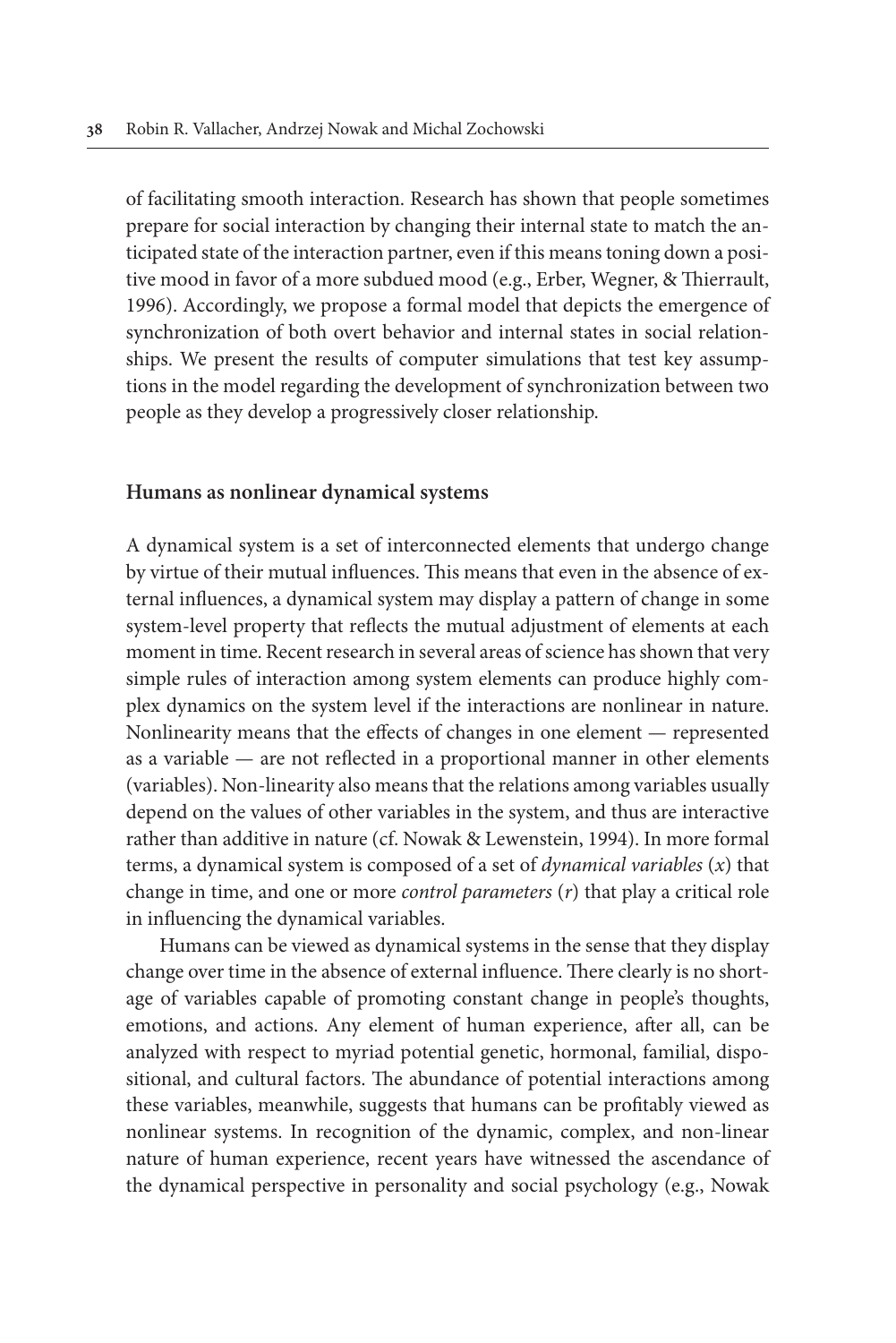& Vallacher, 1998; Vallacher & Nowak, 1994, 1997; Vallacher, Read, & Nowak,  $2002$ ).<sup>1</sup>

The simplest dynamical system capable of complex behavior is the logistic equation or map (Feigenbaum, 1978). The logistic map involves repeated iteration, which means that the output value of the dynamical variable (*x*) at one step  $(n)$  is used as the input value at the next step  $(n+1)$ . The current value of the dynamical variable (which varies between 0 and 1), in other words, depends on the variable's previous value — that is,  $x_{n+1} = f(x_n)$ . This dependency is represented in two opposing ways. First, the higher the previous value, the higher the current value; specifically,  $x_{n+1}$  equals  $x_n$  multiplied by the value of *r*. Second, the higher the previous value, the lower the current value; specifically,  $x_{n+1}$  equals (1 − *x*<sub>n</sub>) multiplied by the value of *r*. The combined effect of these competing tendencies is expressed as  $x_{n+1} = rx_n(1 - x_n)$ . Depending on the value of *r*, the logistic equation may display qualitatively different patterns of behavior (pattern of changes in *x*), including the convergence on a single value, oscillatory (periodic) changes between two or more values, and very complex patterns of behavior resembling randomness (i.e., deterministic chaos).

The logistic equation provides a useful way of conceptualizing human dynamics (cf. Nowak & Vallacher, 1998; Nowak, Vallacher, & Zochowski, 2002). In this approach, the dynamical variable (*x*) represents a person's behavior, and changes in *x* represent variations in the intensity of the behavior. The control parameter, *r*, corresponds to internal states (e.g., moods, values, traits) that shape the person's pattern of behavior (changes in *x* over time). The notion of opposing forces represented in the logistic equation captures the idea of conflict, which has proven to be a key concept in many psychological theories. In the approach-avoid situation (Miller, 1944), for example, movement toward a goal increases both approach and avoid tendencies. The work on achievement motivation (e.g., Atkinson, 1964), in turn, has identified two concerns, the desire for success and the fear of failure, that combine in different ways to produce resultant motivation. Research on the dynamics of suppression, meanwhile, suggests that attempts at action or thought suppression activate an ironic process that works at cross-purposes with the attempted suppression (cf. Wegner, 1994). The assumption that conflicting forces or tendencies are central to human dynamics, in fact, represents a common theme in most issues of psychological interest (e.g., impulse vs. self-control, autonomy vs. social identity, short-term vs. long-term self-interest, egoism vs. altruism).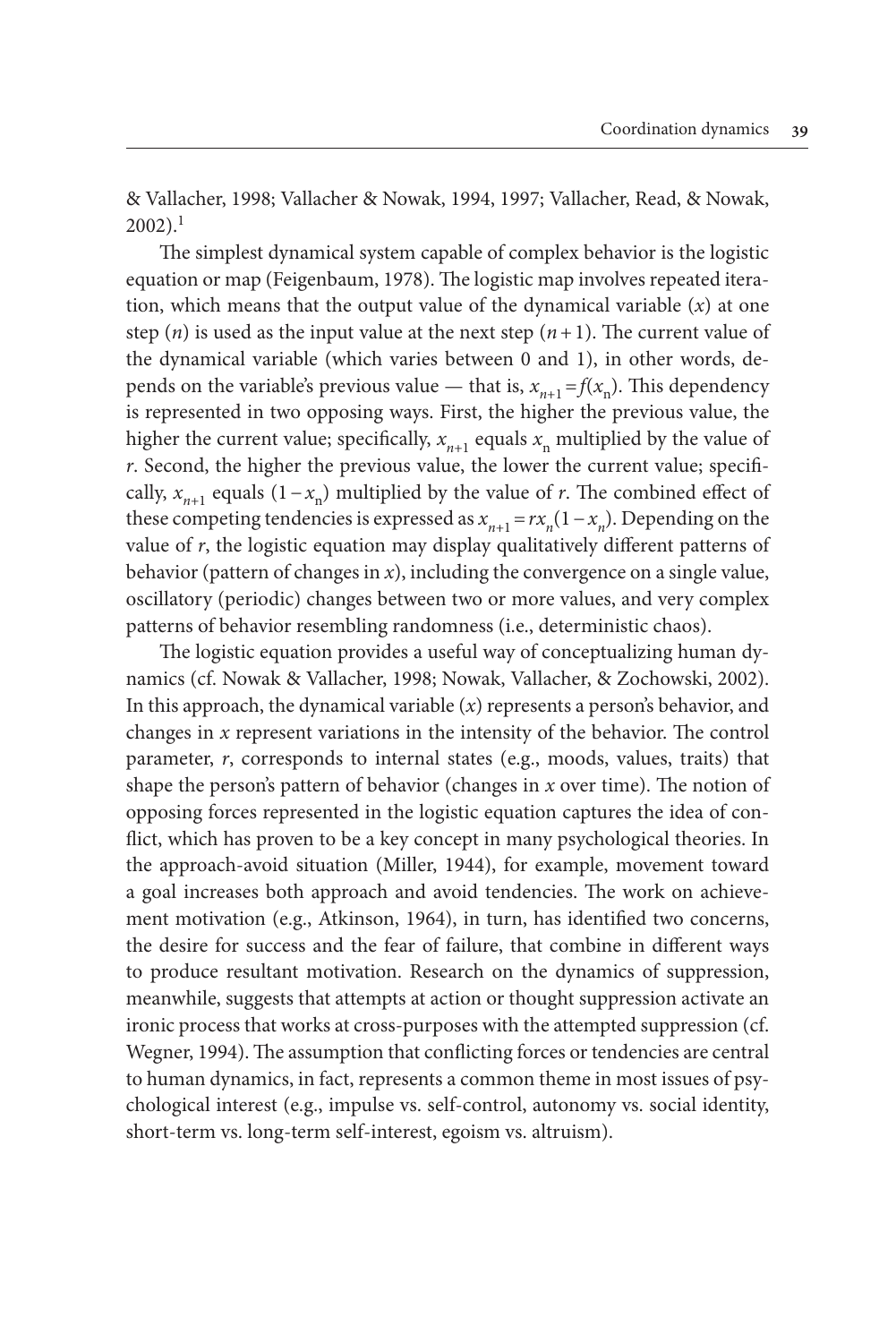# Social interaction as the coupling of nonlinear dynamical systems

If an individual is conceptualized as a dynamical system, then social interaction can be investigated as the coupling or synchronization of two (or more) dynamical systems. Accordingly, we employed coupled logistic equations, an approach which has successfully modeled the synchronization of physical systems (e.g., Shinbrot, 1994), to model the synchronization of people in social interaction. The basic idea is that when the value of the dynamical variable  $(x)$  for one equation depends not only on its previous value but also to some degree on the value of  $x$  for the other equation, the two equations tend to synchronize in their behavior over time. This idea has straightforward application to human interaction. Quite simply, the behavior of each partner depends not only on his or her preceding behavior but also on the preceding behavior of the other person. Formally, such influence is introduced by the assumption that the behavior of each partner in the next moment in time depends to a certain degree on the behavior of the other partner at the preceding moment in time. The coupling is done in a simple way, according to the following equations:

$$
x_1(t+1) = \frac{r_1 x_1(t)(1 - x_1(t)) + \alpha r_2 x_2(t)(1 - x_2(t))}{1 + \alpha} \tag{1}
$$

$$
x_2(t+1) = \frac{r_2 x_2(t)(1 - x_2(t)) + \alpha r_1 x_1(t)(1 - x_1(t))}{1 + \alpha} \tag{2}
$$

To the value of the dynamical variable representing one's own behavior  $(x_1)$ , one adds a fraction, denoted by  $\alpha$  (alpha), of the value of the dynamical variable representing the behavior of the partner  $(x_2)$ . The size of this fraction (alpha) corresponds to the strength of coupling and reflects the mutual influence or interdependency of the partners. When the fraction is 0, there is no coupling on the behavior level, whereas a value of 1.0 corresponds to the situation where one's own behavior is determined equally by one's preceding behavior and the preceding behavior of the partner. Intermediate values of alpha correspond to intermediate values of coupling.

#### Modeling the synchronization of behavior

When the control parameters of each system have the same value, the dependence between their respective dynamical variables causes the systems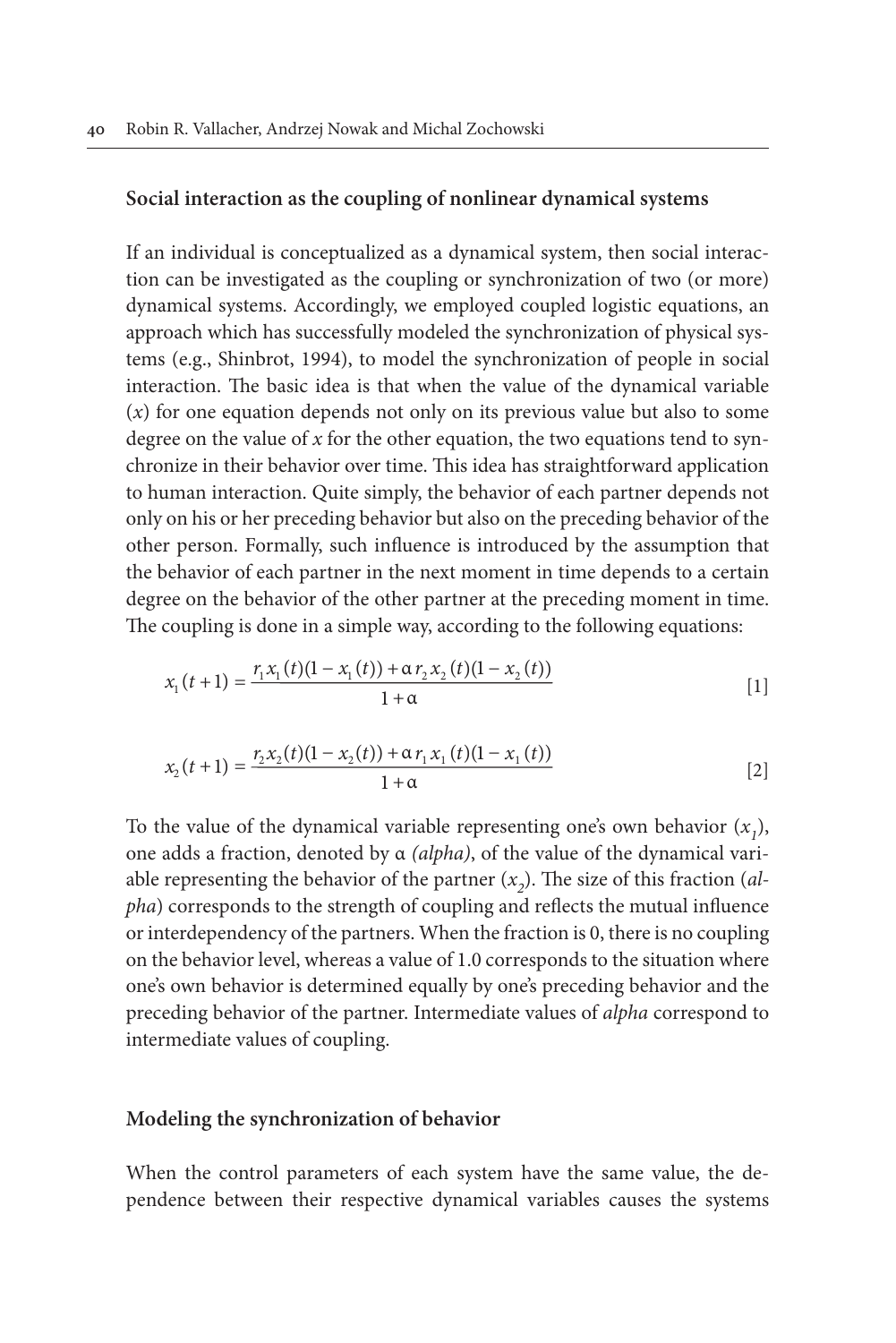to synchronize completely, so that the temporal changes in  $x_1$  and  $x_2$  become identical (e.g., Kaneko, 1984). Of course, the respective control parameters of two individuals are rarely (if ever) identical, nor do all relationships display the same degree of mutual influence or interdependence. Our first set of simulations, then, investigated how the coordination of dynamical variables (corresponding to individuals' behavior) depends on the similarity of control parameters (corresponding to individuals' internal states) and the strength of coupling (corresponding to the strength of influence between individuals).

For each simulation, we started from a random value of the dynamical variables for each person, drawn from a uniform distribution that varied from 0 to 1. The control parameter for one system (corresponding to one partner) was held constant at a value of 3.67, which corresponds to low levels of chaotic behavior. We systematically varied the value of the control parameter for the other partner between values of 3.6 and 4.0, which corresponds to the highest value of the chaotic regime. We let the two systems run for 300 steps, so that each system had a chance to come close to its pattern of intrinsic dynamics (i.e., pattern of changes in *x*) and both systems had a chance to synchronize. For the next 500 simulation steps, we recorded the values of the dynamical variables for each system and measured the degree of synchronization (i.e., the difference between the dynamical variables).

The primary results were straightforward and in line with the intuitions expressed earlier. The degree of synchronization tended to increase both with increases in *alpha* and with increasing similarity in *r*. This suggests that interdependence and similarity in internal states can compensate for one another in achieving or maintaining a particular level of synchronization in people's behavior. Thus, two people can achieve a high degree of synchronization despite relatively weak mutual influence if their respective internal states are similar. By the same token, if the partners have different internal states, high mutual influence (e.g., constant monitoring, communication, mutual reinforcement) is necessary to maintain the same level of synchronization.

The simulation results also revealed less straightforward, but quite interesting effects for coordination as a result of variation in *alpha*. For very high values of *alpha*, the predominant mode of coordination was in-phase synchronization and what varied was the strength of the behavior matching. For low values of *alpha*, however, different modes of coordination were observed. In addition to in-phase synchronization, the coupled systems displayed anti-phase synchronization (analogous to complementarity or turn-taking in behavior), independence in behavior, and other complex forms of coordination. This suggests that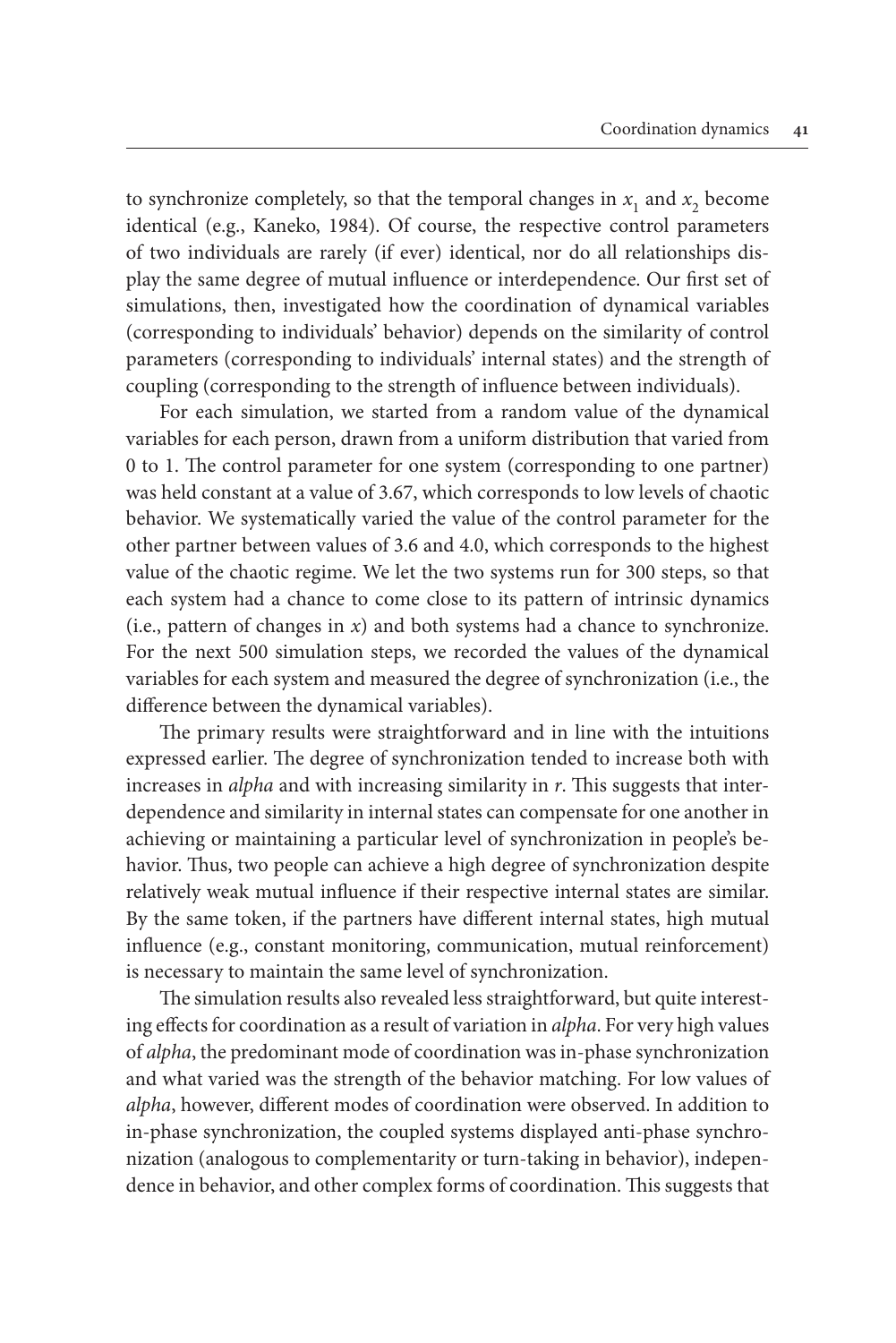a richer repertoire of modes of coordination is available when mutual influence is relatively weak. There was also a tendency under relatively weak coupling for the systems to stabilize each other, so that each system behaved in a more regular (e.g., less chaotic) manner than it would have without the weak influence (cf. Ott, Grebogi, & York, 1990). With respect to close relationships, these results suggest that for strong mutual influence and control (e.g., constant monitoring and control), the behavior of one partner largely tends to mirror the behavior of the other partner. For relatively weak mutual and control, in contrast, interpersonal coordination can take more complex and less obvious forms. Because coordination in this case may reflect a complex, non-linear pattern, observers may find it difficult to note or understand the ways in which the behaviors of the partners are synchronized.

Taken together, these results suggest that the mutual influence commonly associated with close relationships (cf. Thibaut & Kelley, 1959) may be a mixed blessing. To be sure, if two people are highly dissimilar in their internal states, they may nonetheless achieve a fair degree of coordination by directly influencing one another's behavior. This scenario, though, creates the potential for instability in the relationship. As soon as the influence is curtailed, the dynamics of the two people will immediately diverge. On the other hand, a high degree of similarity in the setting of control parameters preserves synchronization for a considerable period of time when mutual influence is broken. Even if the partners' behaviors do not synchronize in time, the overall form of their respective dynamics will remain similar, so that reestablishing coordination at a later time will be relatively easy. In couples characterized by similarity of internal states, then, relatively little influence or communication is needed to maintain coordination and thus preserve the relationship. Couples characterized by weak similarity of internal parameters, on the other hand, may be able to maintain their behavioral coordination, but only through strong and sustained attempts at mutual influence. Such couples thus have a heightened risk for a breakdown in coordination. To prevent this from occurring, they may engage in events together that induce a common mood and also bring about coordination on a behavioral level. Events that are affectively positive (e.g., dancing, sexual relations) can clearly have this effect, but in principle so can negatively toned events, such as a heated argument or witnessing a tragic event.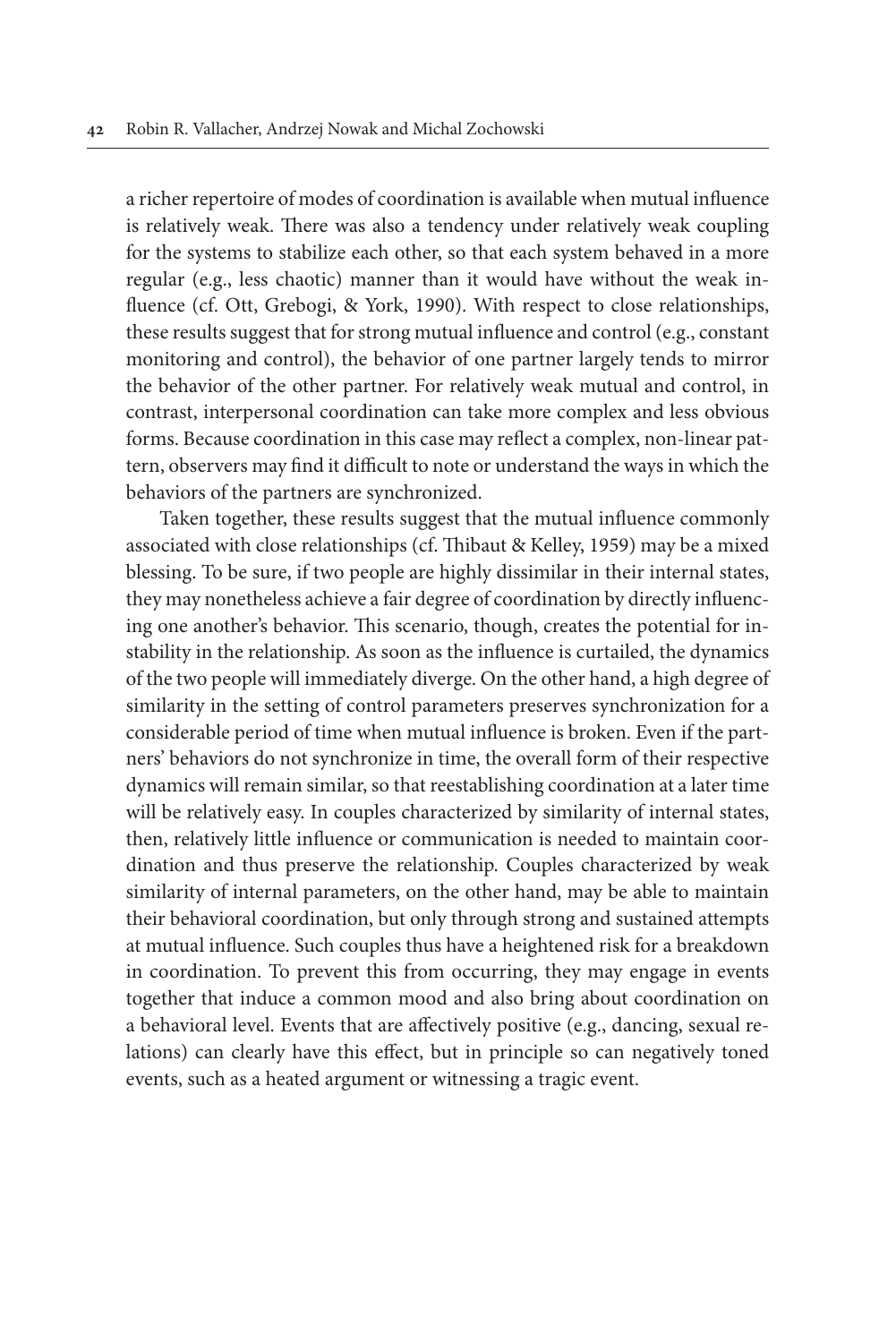# **Modeling the synchronization of internal states**

In principle, modeling the direct coordination of control parameters is fairly straightforward. All one needs to assume is that on each simulation step, the values of each person's control parameter drifts somewhat in the direction of the value of the partner's control parameter. The rate of this drift and the size of the initial discrepancy between the values of the respective control parameters determine how quickly the control parameters begin to converge. This mechanism assumes, however, that both partners can directly observe or estimate the settings of one another's control parameters. Direct observation of the internal states of an interaction partner may be difficult, or even impossible in some cases. Indeed, considerable effort is typically devoted to communicating or inferring one another's dispositional qualities and other internal states (cf. Jones & Davis, 1965; Kunda, 1999; Nisbett & Ross, 1980; Wegner & Vallacher, 1977). Even with the multiplicity of cognitive means available to people, the precise nature of a person's momentary state or relevant chronic disposition may be impossible to determine.

Lacking insight or clear inferences into one another's internal states, interaction partners may nonetheless achieve similarity in these states by means of behavioral coordination. Various lines of social psychological research are relevant to this idea. Research on the facial feedback hypothesis, for example, has shown that when people are induced to mechanically adopt a specific facial configuration linked to a particular affective state (e.g., disgust), they tend also to adopt the corresponding state (e.g., Strack, Martin, & Stepper, 1988). The matching of internal states to overt behavior is enhanced for behavior that is interpersonal in nature. Research has shown that even role-playing, in which a person follows a scripted set of actions *vis a vis* another person, commonly produces noteworthy changes in attitudes and values on the part of the role player to match his or her overt actions (cf. Zimbardo, 1970).

We implemented this mechanism in our model by allowing each system to modify the value of its own control parameter in order to match the other system's pattern of behavior. The exact value of the partner's control parameter is invisible to the person. Each person, however, remembers the partner's most recent set of behaviors (i.e., the most recent values of  $x$ ), as well as his or her own most recent behaviors. The person compares the partner's pattern with his or her own, and adjusts his or her own control parameter until the respective behavior patterns match (cf. Zochowski &Liebovitch, 1997). If the partner's observed behavior pattern is more complex (e.g., more chaotic) than the person's own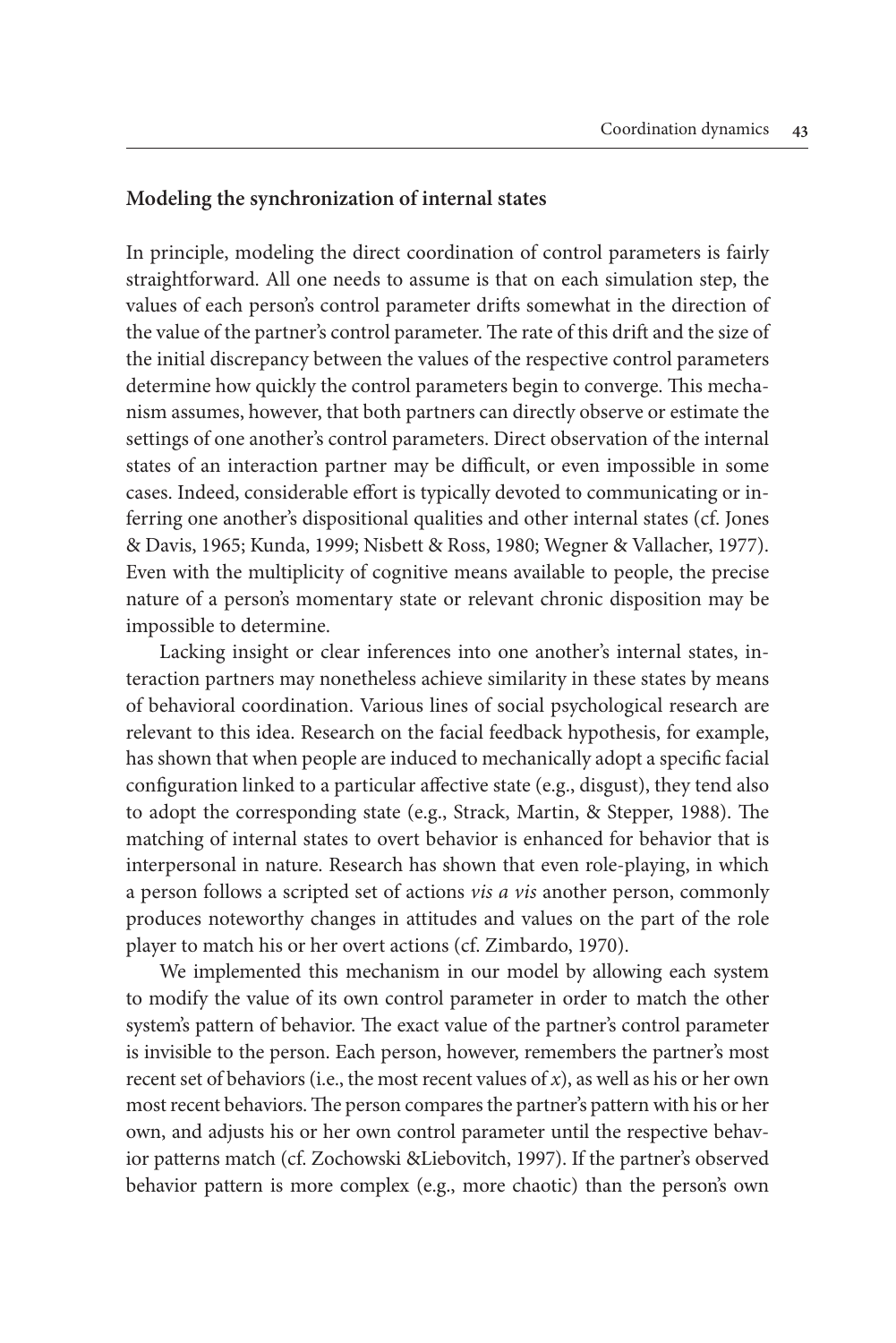

Figure 1. Development of synchronization under relatively weak coupling (mutual influence)

behavior pattern, he or she adjusts (increases) the value of his or her own control parameter until similarity in their respective behavior patterns is achieved. On the other hand, if the partner's behavior is less complex than the person's own behavior, the person decreases slightly the value of his or her own control parameter. Each person, in effect, can discover the internal state of the other person by monitoring and matching the dynamics of the other person's behavior.

In Figure 1, we show how the internal states of two systems become progressively similar in accordance with this scenario. This simulation was run for relatively weak coupling ( $alpha = .25$ ). The x-axis corresponds to time in simulation steps, and the y-axis portrays the value of the difference between the two systems in their respective control parameters (thick gray line) and in their dynamical variables (thin black line). The figure shows that over time, the two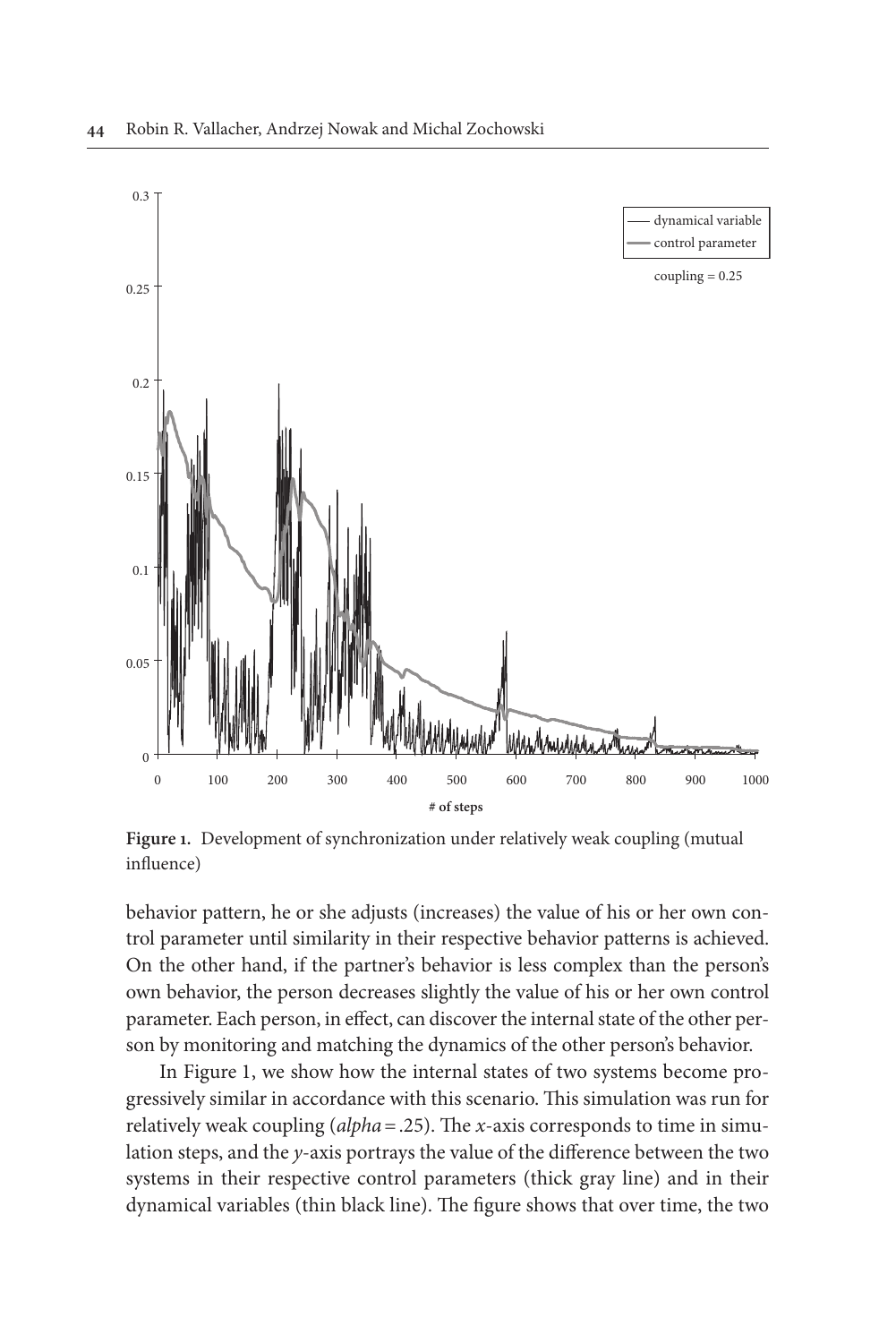

Figure 2. Development of synchronization under relatively strong coupling (mutual influence)

systems become similar in the values of their control parameters and perfectly synchronized in their behavior. This suggests that attempting behavioral synchronization under weak levels of mutual control over one another's behavior facilitates the matching of one another's internal state.

Different results were obtained when the simulations were performed with a relatively high value of coupling  $(alpha = 0.7)$ . Figure 2 displays the results of this simulation. Although virtually perfect coordination in behavior develops almost immediately, the control parameters of the two systems fail to converge, even after 1,000 simulation steps. This disparity occurs because strong coupling causes full synchronization of behavior, even for systems with very different values of their respective control parameters. Once their behavior is fully synchronized, the two systems do not have a clue that their control parameters are different. Hence, if the coupling were suddenly removed, the dynamics of the two systems would immediately diverge. This suggests that using very strong influence to obtain behavioral coordination is likely to hinder synchronization at a deeper level.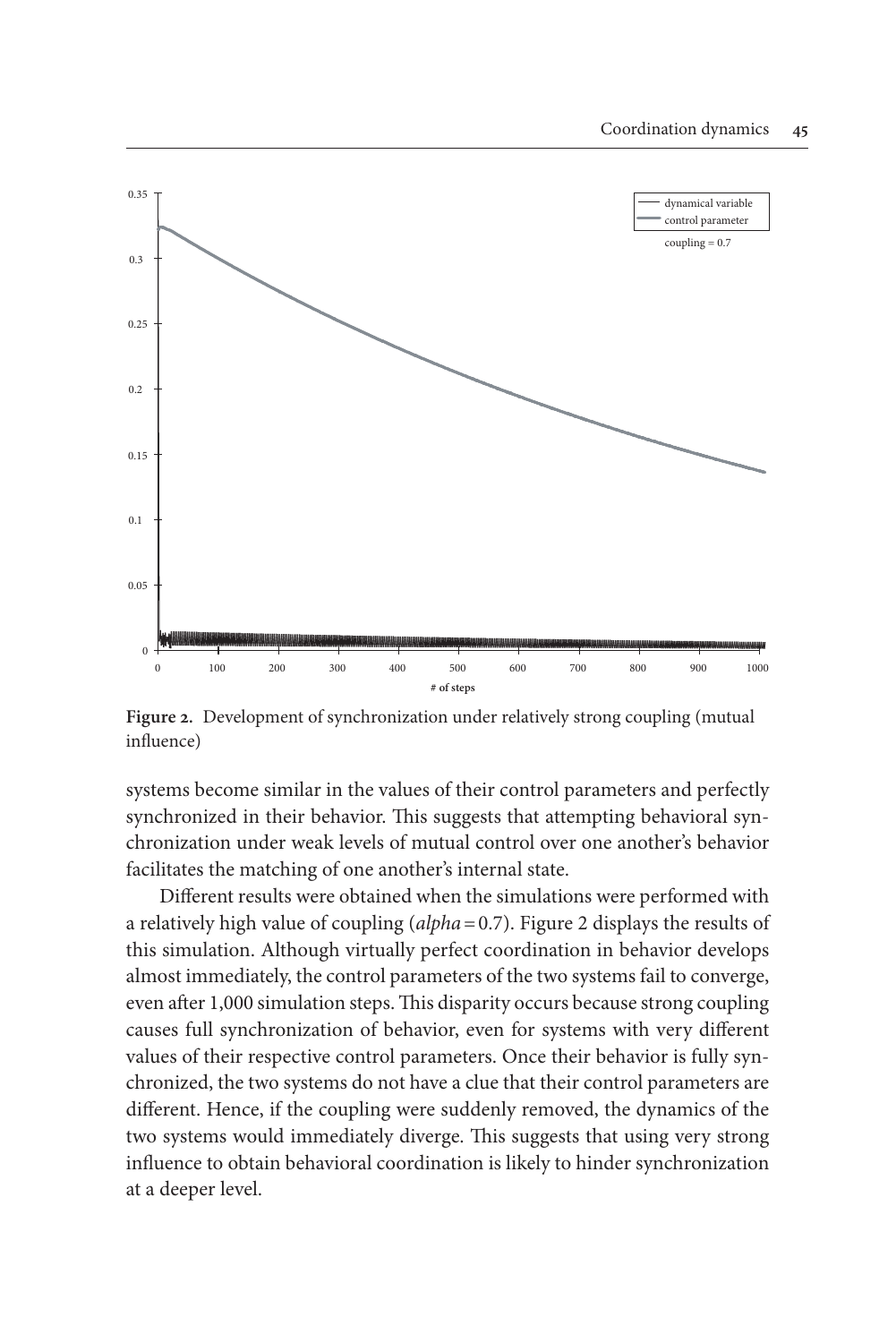The results of these simulations have interesting implications for interpersonal dynamics. First of all, they suggest that there is an optimal level of influence and control over behavior in social relationships. If influence is too weak, synchronization may fail to develop at all. Very strong influence, on the other hand, is likely to prevent the development of a relationship based on mutual understanding and empathy. Highly monitored and controlled partners may fully synchronize their behavior, but they are unlikely to adopt the internal states necessary to maintain such behavior in the absence of social influence. As noted earlier, moreover, high values of coupling restrict the range of possible modes of coordination in a relationship. Too strong a coupling may therefore result in a relationship that is experienced as highly predictable and therefore boring. On balance, the most desirable degree of coupling is one that allows for effective coordination, but keeps direct influence at a relatively low level. This moderate degree of coupling allows for the internalization of common internal states in a relationship. Under such conditions, relationships may develop rich dynamics and switch between different modes of coordination. The most advantageous degree of coupling, in sum, is the minimal amount necessary to achieve synchronization.

The simulation results also shed light on a controversial and somewhat puzzling conclusion regarding the relative impact of parents and peers on personality development in children (e.g., Harris, 1995; Scarr, 1992). Although children spend far more time with their parents than with any single peer when they are very young and thus highly impressionable, considerable research suggests that children develop personality traits that are more similar to those of their peers than to those of their parents. This conclusion, though certainly controversial, is not particularly surprising in light of our model. The parentchild relationship, after all, is characterized by strong coupling, so that children have little need to internalize the settings of their parents' control parameters in order to achieve and maintain behavioral coordination with them. When parents monitor a child's behavior, praising it when it is considered appropriate and providing discipline when it is less so, they are exerting fairly constant and strong influence over what the child does. To the extent that the parents' behavior control is apparent to the child, he or she learns to act in accordance with the relevant reinforcement contingencies, expectations, rules, and so forth.

Children obviously internalize certain lessons from these experiences and thus may develop control parameters that resemble their parents'. But the need to adopt parents' internal states pales in comparison to the strategic value of matching the internal states of their peers. Unlike parents, peers are not in a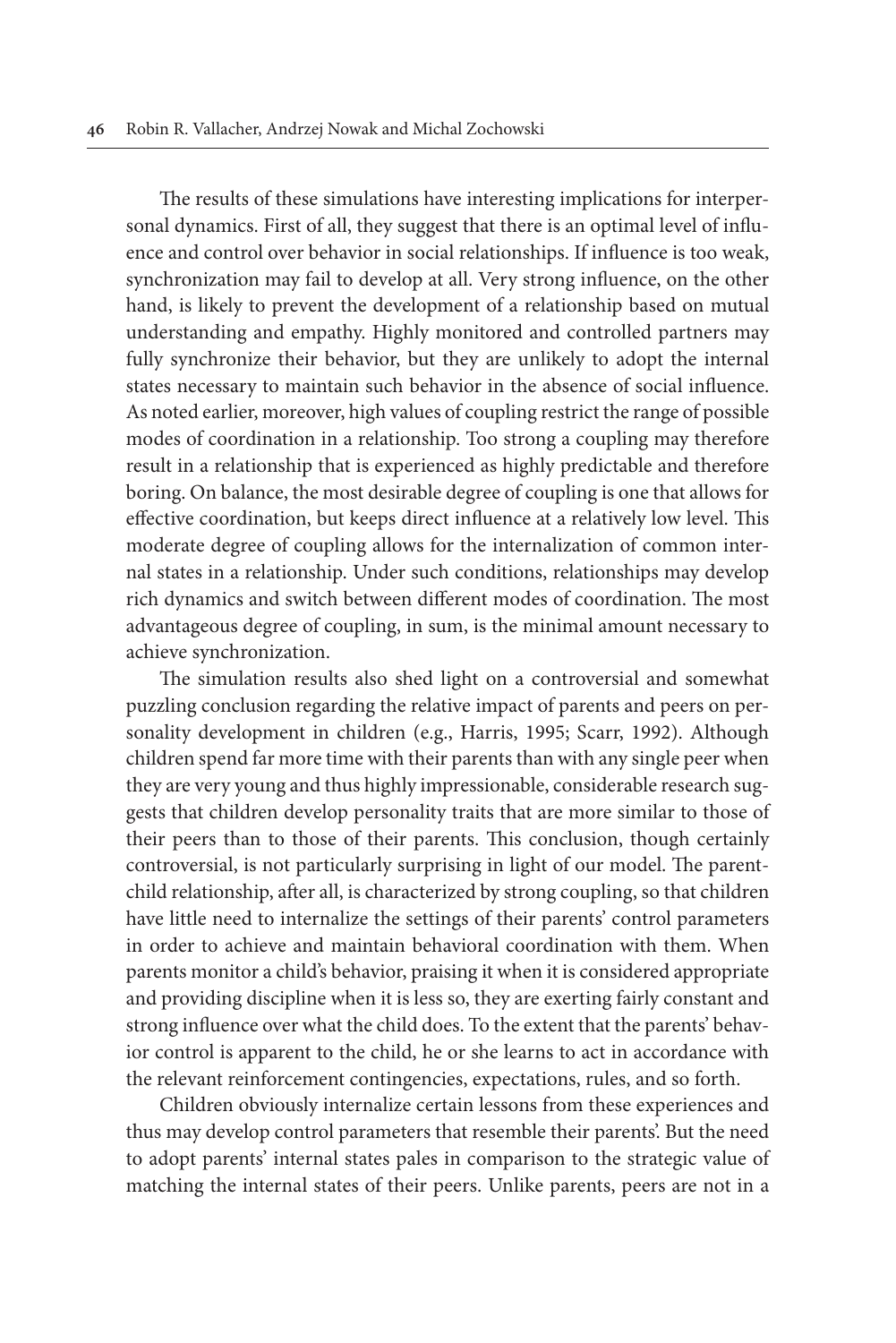position to monitor a child's behavior, let alone control it on a daily basis. Peers make for considerably less faithful interaction partners too, and the surface structure of their behavior tends to be more erratic as well. These characteristics of peer relations — relatively weak coupling, relationship instability, and potential for unpredictable behavior — all point to the practical value of learning the internal bases for peers' behavior. Beyond that, it is simply easier to resonate with the interests, moods, and thoughts of someone who is similar to oneself in age, life experiences, competencies, and power. Children certainly love and admire (and may even appreciate) their parents, but they are less likely to empathize and identify with them than they are with their peers. Synchronization with peers, in short, has all the ingredients for convergence on common control parameters, and thus may be more influential in establishing children's characteristic ways of thinking and acting.

# **Caveats and conclusions**

In dynamical terms, a close relationship represents the achievement and maintenance of coordination between two people. Models of coupled non-linear dynamical systems, originally developed in mathematics and the physical sciences, provide important insight into the dynamics of close relationships. We employed coupled logistic equations to model such dynamics. Coordination occurs both with respect to dynamical variables, representing overt behavior, and control parameters, representing internal states (e.g., moods, values, personality traits, attitudes). The strength of coupling (*alpha*) corresponds to mutual influence, which can represent direct communication, promises of reward or threats of punishment, or other forms of control. To simulate the coordination of internal states, we adopted a model of synchronization dynamics (Zochowski & Liebovitch, 1997; see also Nowak et al., 2002), in which a feedback loop exists such that each system changes its own control parameter to match the level of complexity in the dynamical variable of the other system.

The computer simulations revealed that coordination of internal states in a relationship facilitates the coordination of behavior. Results also revealed that difficulty in achieving behavioral coordination may be used as a guide for achieving coordination with respect to internal states. Ironically, very strong behavioral coordination resulting from strong mutual control (i.e., very high values of *alpha*) was found to hinder rather than facilitate the development of similarity in partner's internal states. A close relationship is most likely to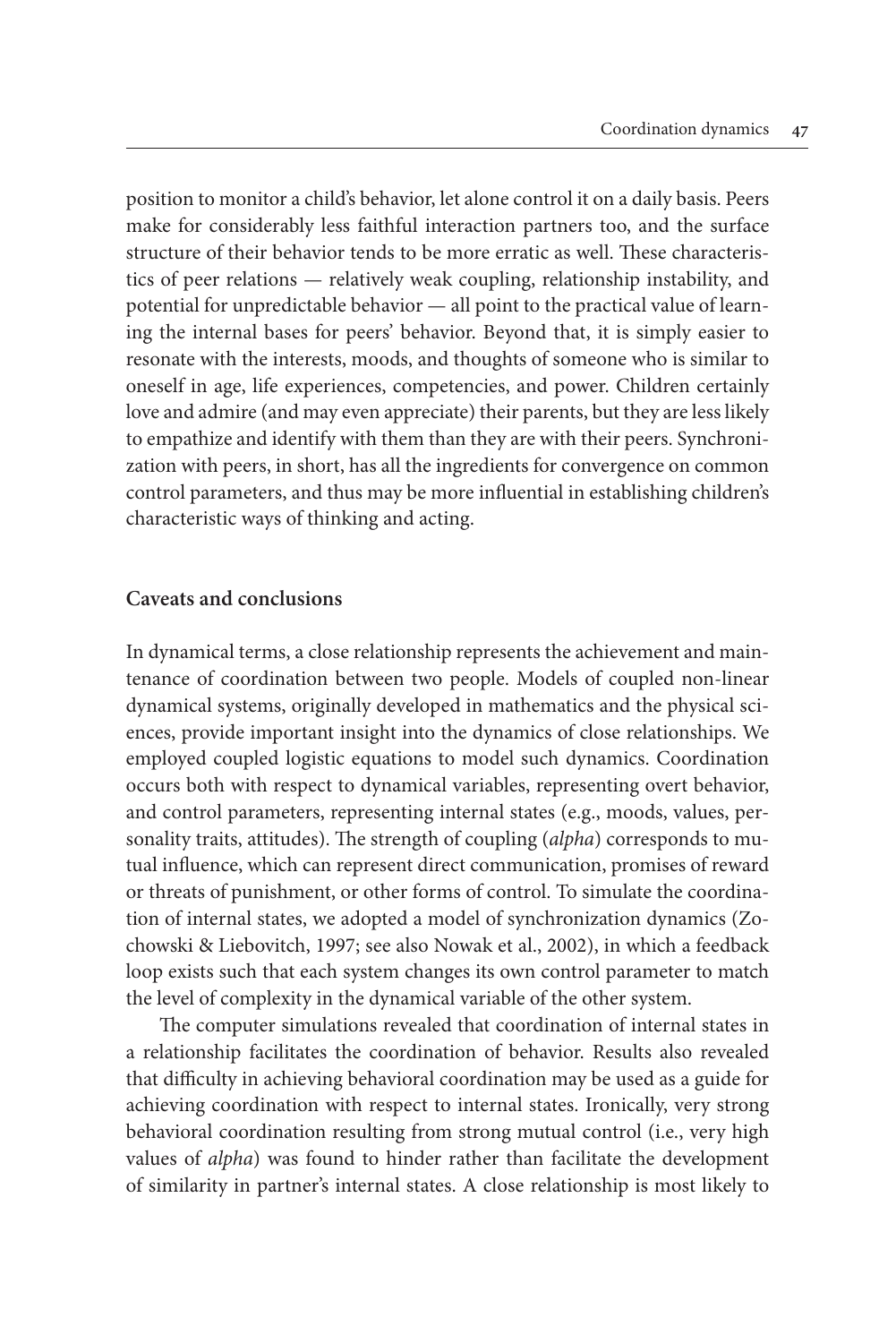develop and endure, in other words, if there is similarity of internal states and partners' mutual control is not too strong.

This approach is new to psychology, so caution should be exercised when generalizing the results to human relationships. At this preliminary stage, it is not clear which coordination phenomena we observed are reflective of coupled non-linear systems generally, and which are specific to the coupling of logistic equations. Although we believe the logistic equation captures important features of human systems (e.g., conflicting forces), the robustness of the results we obtained will ultimately depend on their generality across different instantiations of dynamical systems.

It is also the case that our model greatly simplifies the complexity of human behavior and people's internal (psychological) states. Overt behavior can be reduced to a single dimension (e.g., intensity) by a variety of means, but the multi-dimensionality of emotions, values, plans, and other internal states raises questions concerning the appropriateness of reducing these states to a single control parameter. Finally, certain coordination phenomena in social relations may be unique to humans, reflecting the influence of social and cultural norms, social motives and orientations, or perhaps expressing the unique biological properties of humans. Some coordination phenomena, on the other hand, may be generic to different types of coordinating systems. Although computer simulations may prove useful in discovering and illuminating the nature of the generic phenomena, empirical research with humans is critical to decide which findings may be extended to human interpersonal experience.

These caveats notwithstanding, the results of our simulations point to striking parallels between the dynamics of coupled logistic equations and the dynamics of close relationships. The finding that strong influence can compensate for differences in people's internal states, for example, corresponds with intuitions regarding control in close relationships. The computer simulations also produced results that are consistent with research demonstrating that psychological changes obtained under relatively weak influence and subtle means tends to be more enduring than are the more rapid changes obtained through excessive (rewarding and aversive) control (cf. Vallacher, Nowak, & Miller, 2003). Empirical research nonetheless is necessary before one can accept the results of the computer simulations as applicable to intimate human relationships. Computer simulations can prove useful in generating the hypotheses to be tested in such endeavors, and they can highlight those phenomena (e.g., modes of coordination and transitions between them) that are worthy of special attention. In sum, framing human interpersonal dynamics in terms of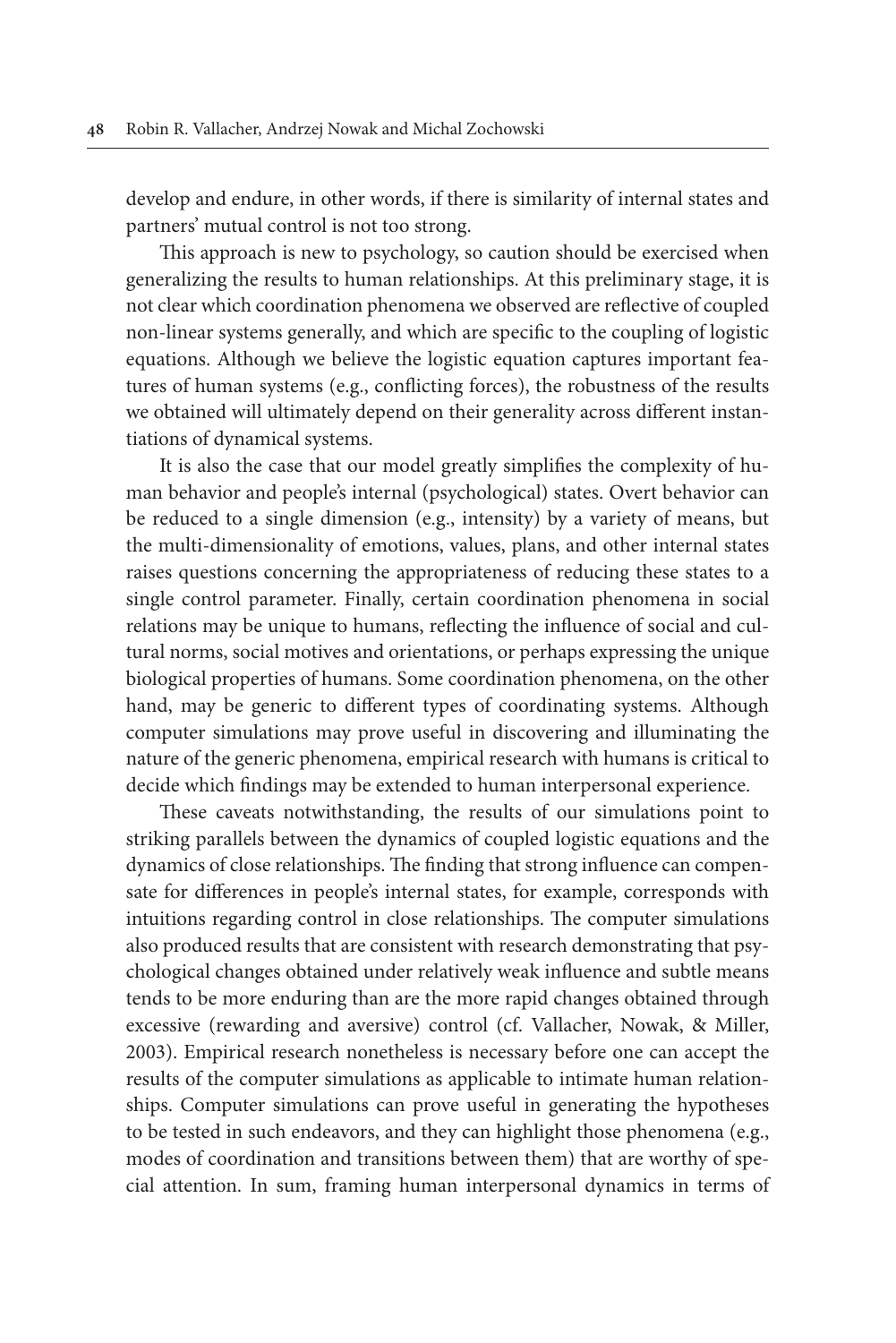coordination phenomena prevalent in the natural world provides a bridge between psychological intuitions and the precision afforded by physical science.

## **Note**

**.** Psychological systems clearly differ from physical systems in important respects, and it is an open question whether certain unique features of human thought and action (e.g., consciousness, intentionality) can be meaningfully reframed in terms of formal properties that are common to dynamical systems in other areas of science. Because the dynamical approach has spawned a set of rigorous methods and tools, however, this question is also an empirical one. We refer the interested reader to Nowak and Vallacher (1998) for a more thorough consideration of this issue.

# **References**

- Atkinson, J. W. (1964). *An introduction to motivation*. Princeton, NJ: Van Nostrand.
- Axelrod, R. (1984). *The evolution of cooperation*. New York: Basic Books.
- Beek, P. J., & Hopkins, B. (1992). Four requirements for a dynamical systems approach to the development of social coordination. *Human Movement Science, 11*, 425–442.
- Berkowitz, L., & Walster, E. (Eds.) (1976). *Advances in experimental social psychology* (Vol. 9). New York: Academic Press
- Berscheid, E. (1983). Emotion. In H. H. Kelley et al*.* (Eds.), *Close relationships* (pp. 110–168). New York: W. H. Freeman.
- Biddle, B. S., & Thomas, E. J. (Eds.) (1966). *Role theory: Concepts and research*. New York: Wiley.
- Dawes, R. M. (1980). Social dilemmas. *Annual Review of Psychology, 31*, 169–193.
- Erber, R., Wegner, D. M., & Thierrault, N. (1996). On being cool and collected: Mood regulation in anticipation of social interaction. *Journal of Personality and Social Psychology, 70*, 757–766.
- Feigenbaum, M. J. (1978). Quantitative universality for a class of nonlinear transformations. *Journal of Statistical Physics, 19*, 25–52.
- Harris, J. R. (1995). Where is the child's environment? A group socialization theory of development. *Psychological Review, 102*, 458–589.
- Jones, E. E., & Davis, K. E. (1965). From acts to dispositions: The attribution process in person perception. In L. Berkowitz (Ed.), *Advances in experimental social psychology* (Vol. 2, pp. 220–266). New York: Academic Press.
- Kaneko, K. (1984). Like structures and spatiotemporal intermittency of coupled logistic lattice: Toward a field theory of chaos. *Progress in Theoretical Physics, 72*, 480.
- Kelso, J. A. S. (1995). *Dynamic patterns: The self-organization of brain and behavior.* Cambridge, MA: The MIT Press.
- Kunda, Z. (1999). *Social cognition: Making sense of people*. Cambridge, MA: MIT Press.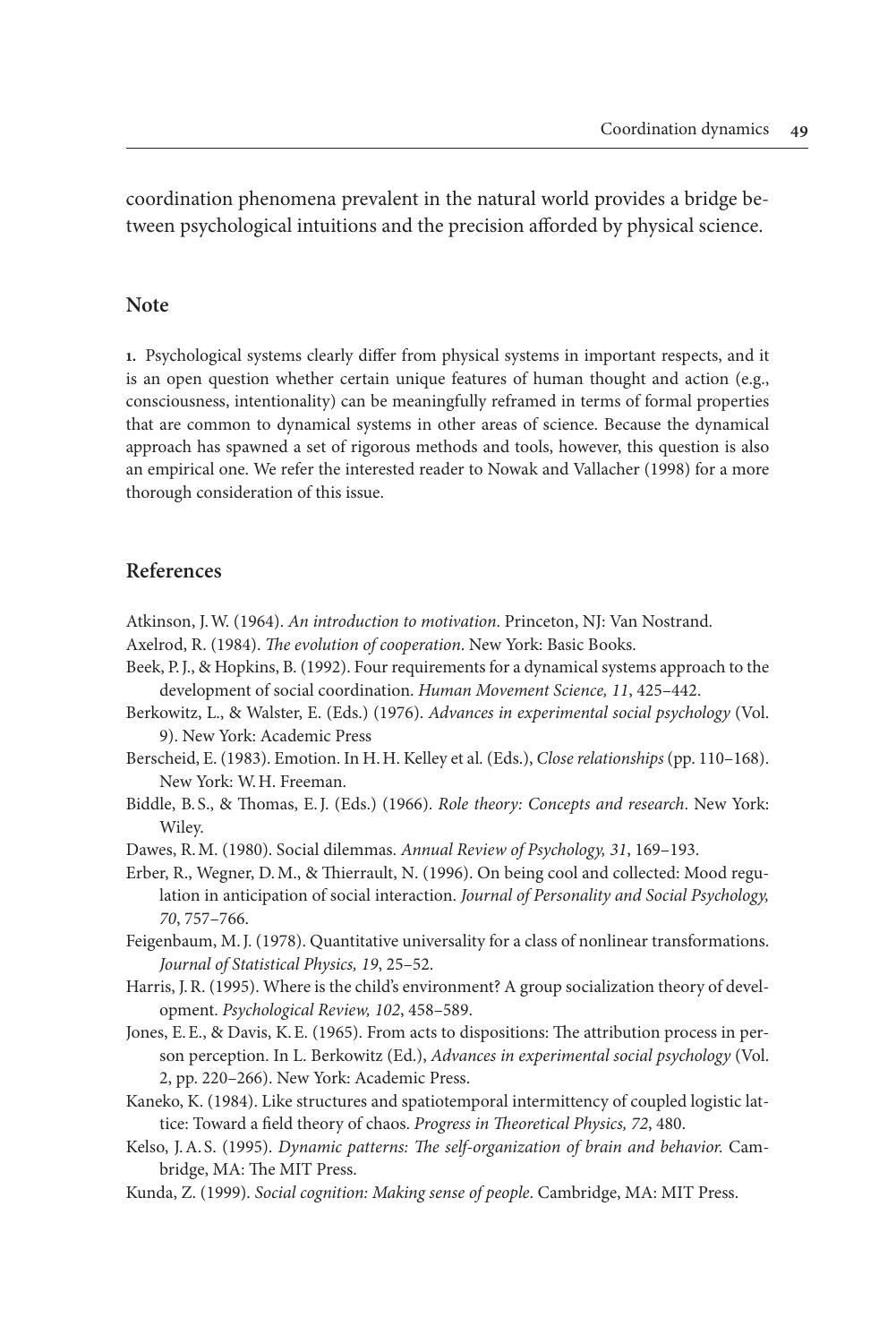- Levine, J. M., & Moreland, R. L. (1998). Small groups. In D. T. Gilbert, S. T. Fiske, & G. Lindzey (Eds.), *The handbook of social psychology* (4th ed., Vol. 2, pp. 415–469). New York: McGraw-Hill.
- Messick, D. M., & Liebrand, V. B. G. (1995). Individual heuristics and the dynamics of cooperation in large groups. *Psychological Review, 102*, 131–145.
- Miller, N. E. (1944). Experimental studies of conflict. In J. M. Hunt (Ed.), *Personality and the behavior disorders* (pp. 431–465). New York: Ronald.
- Nisbett, R., & Ross, L. (1980). *Human inference: Strategies and shortcomings of social judgment*. Englewood Cliffs, NJ: Prentice-Hall.
- Nowak A., & Vallacher, R. R. (1998). *Dynamical Social Psychology.* New York: Guilford Press.
- Nowak, A., Vallacher, R. R., & Zochowski, M. (2002). The emergence of personality: Personal stability through interpersonal synchronization. In D. Cervone & W. Mischel (Eds.), *Advances in personality science* (pp. 292–331). New York: Guilford Press.
- Ott, E., Grebogi, C., & York, J. A. (1990). Controlling chaos. *Physics Review Letters, 64*, 1196– 1199.
- Scarr, S. (1992). Developmental theories for the 1990s: Development and individual differences. *Child Development, 63*, 1–19.
- Schmidt, R. C., Beek, P. J., Treffner, P. J., & Turvey, M. T. (1991). Dynamical substructure of coordinated rhythmic movements. *Journal of Experimental Psychology: Human Perception and Performance, 17*, 635–651.
- Schuster, H. G. (1984). *Deterministic chaos*. Vienna: Physik Verlag.
- Shinbrot, T. (1994). Synchronization of coupled maps and stable windows. *Physics Review E, 50,* 3230–3233.
- Strack, F., Martin, L. L., & Stepper, S. (1988). Inhibiting and facilitating conditions of the human smile: A nonobtrusive test of the facial feedback hypothesis. *Journal of Personality and Social Psychology, 54*, 768–777.
- Thibaut, J. W., & Kelley, H. H. (1959). *The social psychology of groups*. New York: Wiley.
- Tickle-Degnen, L., & Rosenthal, R. (1987). Group rapport and nonverbal behavior. *Review of Personality and Social Psychology, 9*, 113–136.
- Turvey, M. T. (1990). Coordination. *American Psychologist, 4*, 938–953.
- Vallacher, R. R., & Nowak, A. (Eds.) (1994). *Dynamical systems in social psychology*. San Diego: Academic Press.
- Vallacher, R. R., & Nowak, A. (1997). The emergence of dynamical social psychology. *Psychological Inquiry, 8*, 73–79.
- Vallacher, R. R., Nowak, A., & Miller, M. E. (2003). Social influence and group dynamics. In I. Weiner (Series Ed.) & T. Millon & M. J. Lerner (Vol. Eds.), *Handbook of psychology: Vol. 5. Personality and social psychology* (pp. 383–417). New York: Wiley.
- Vallacher, R. R., Read, S. J., & Nowak, A. (2002). The dynamical perspective in personality and social psychology. *Personality and Social Psychology Review, 6*, 264–273.
- Vallacher, R. R., & Wegner, D. M. (1987). What do people think they're doing? Action identification and human behavior. *Psychological Review, 94*, 1–15.
- Wegner, D. M. (1994). Ironic processes of mental control. *Psychological Review, 101*, 34–52.
- Wegner, D. M., & Vallacher, R. R. (1977). *Implicit psychology*. New York: Oxford University Press.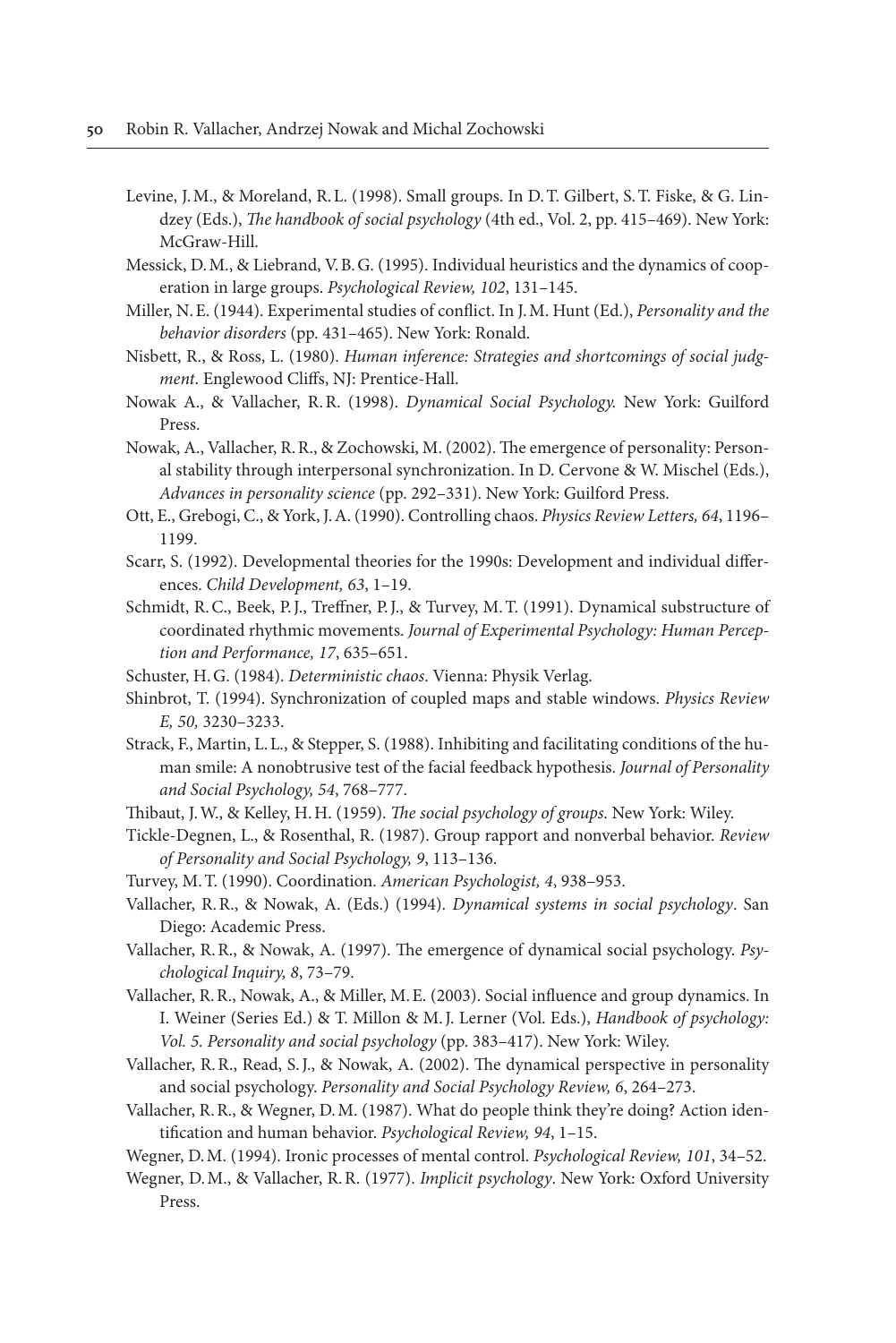- Wish, M., Deutsch, M., & Kaplan, S. J. (1976). Perceived dimensions of interpersonal relations. *Journal of Personality and Social Psychology, 33*, 409–420.
- Zimbardo, P.G. (1970). The human choice: Individuation, reason, and order versus deindividuation. In W. J. Arnold & D. Levine (Eds.), *Nebraska Symposium on Motivation* (Vol. 17, pp. 237–307). Lincoln: University of Nebraska Press.
- Zochowski, M., & Liebovitch, L. (1997). Synchronization of trajectory as a way to control the dynamics of the coupled system. *Physics Review E, 56*, 3701.

# *Authors' addresses*

Robin R. Vallacher Department of Psychology Florida Atlantic University Boca Raton, FL 33431

Andrzej Nowak Institute for Social Studies Warsaw University

E-mail: nowak@fau.edu

E-mail: VALLACHER@ FAU.EDU

Michal Zochowski Department of Physics University of Michigan

E-mail: michalz@umich.edu

# *About the authors*

**Robin Vallacher** is Professor of Psychology, Florida Atlantic University, and Research Affiliate, Center for Complex Systems, Warsaw University. He has been a Visiting Scholar at University of Bern, Switzerland, and Max-Planck-Institute for Psychological Research in Munich. Dr. Vallacher has investigated a wide variety of topics, from principles of social cognition, action identification, and self-concept to issues in social justice and social change. His current work utilizes dynamical systems theory to identify the invariant properties underlying these otherwise diverse phenomena. Dr. Vallacher has published five books, including two with Andrzej Nowak that develop the implications of dynamical systems for social psychology.

**Andrzej Nowak** is Director, Center for Complex Systems, Warsaw University, and Associate Professor of Psychology, Florida Atlantic University. He has been a Visiting Scholar at University of North Carolina, Ohio State University, Netherland's Institute for Advanced Studies, and Vienna's Center for Advanced Studies in the Social Sciences. Dr. Nowak's primary focus is the modeling and computer simulation of social processes. His current research includes the use of coupled dynamical systems to simulate the emergence of personality through social coordination, attractor neural networks to model interpersonal and group dynamics, and cellular automata to simulate linear and non-linear societal change.

**Michal Zochowski** is Assistant Professor, Department of Physics, University of Michigan, and Research Affiliate, Center for Complex Systems, Warsaw University. Dr. Zochowski earned his Ph.D. in physics at Warsaw University, where he also received training in